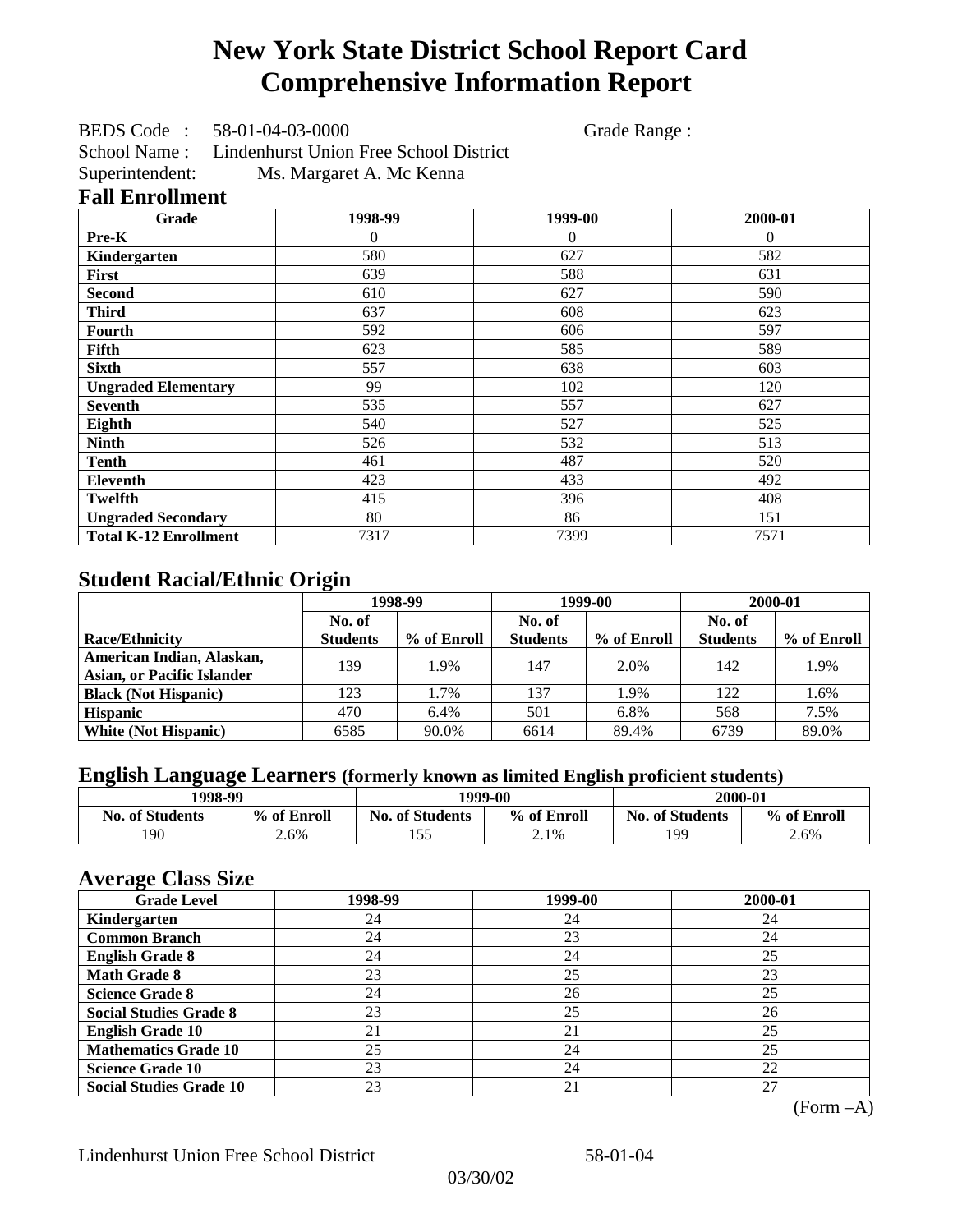## **District Need to Resource Capacity Category**

| <b>N/RC Category</b> | <b>Description</b>                                                  |
|----------------------|---------------------------------------------------------------------|
|                      | This is a school district with average student needs in relation to |
|                      | district resource capacity.                                         |

### **Similar School Group and Description**

| <b>Similar School Group</b> | <b>Description</b> |
|-----------------------------|--------------------|
| <b>NA</b>                   | <b>NA</b>          |
|                             |                    |

**All schools within the same N/RC category are divided into three similar groups defined by the percentage of students in the school who are eligible for the free lunch program and/or who are English Language Learners (formerly known as Limited English proficient).**

### **Attendance and Suspension**

|                               | 1997-98         |         |                 | 1998-99 | 1999-00         |         |
|-------------------------------|-----------------|---------|-----------------|---------|-----------------|---------|
|                               | No. of          | $%$ of  | No. of          | $%$ of  | No. of          | $%$ of  |
|                               | <b>Students</b> | Enroll. | <b>Students</b> | Enroll. | <b>Students</b> | Enroll. |
| <b>Annual Attendance Rate</b> |                 | 94.2%   |                 | 94.3%   |                 | 94.4%   |
| <b>Student Suspensions</b>    | .82             | 2.6%    | 136             | .9%     | 158             | 2.1%    |

### **Student Socioeconomic and Stability Indicators (Percent of Enrollment)**

|                          | 1998-99 | 1999-00   | 2000-01 |
|--------------------------|---------|-----------|---------|
| <b>Free Lunch</b>        | 9.0%    | 8.3%      | 6.9%    |
| <b>Reduced Lunch</b>     | 4.6%    | 5.1%      | 4.6%    |
| <b>Public Assistance</b> | N/A     | N/A       | N/A     |
| <b>Student Stability</b> | NA      | <b>NA</b> | NA      |

### **Staff Counts**

\*Teaching out of certification more than on an incidental basis.

(Form –B)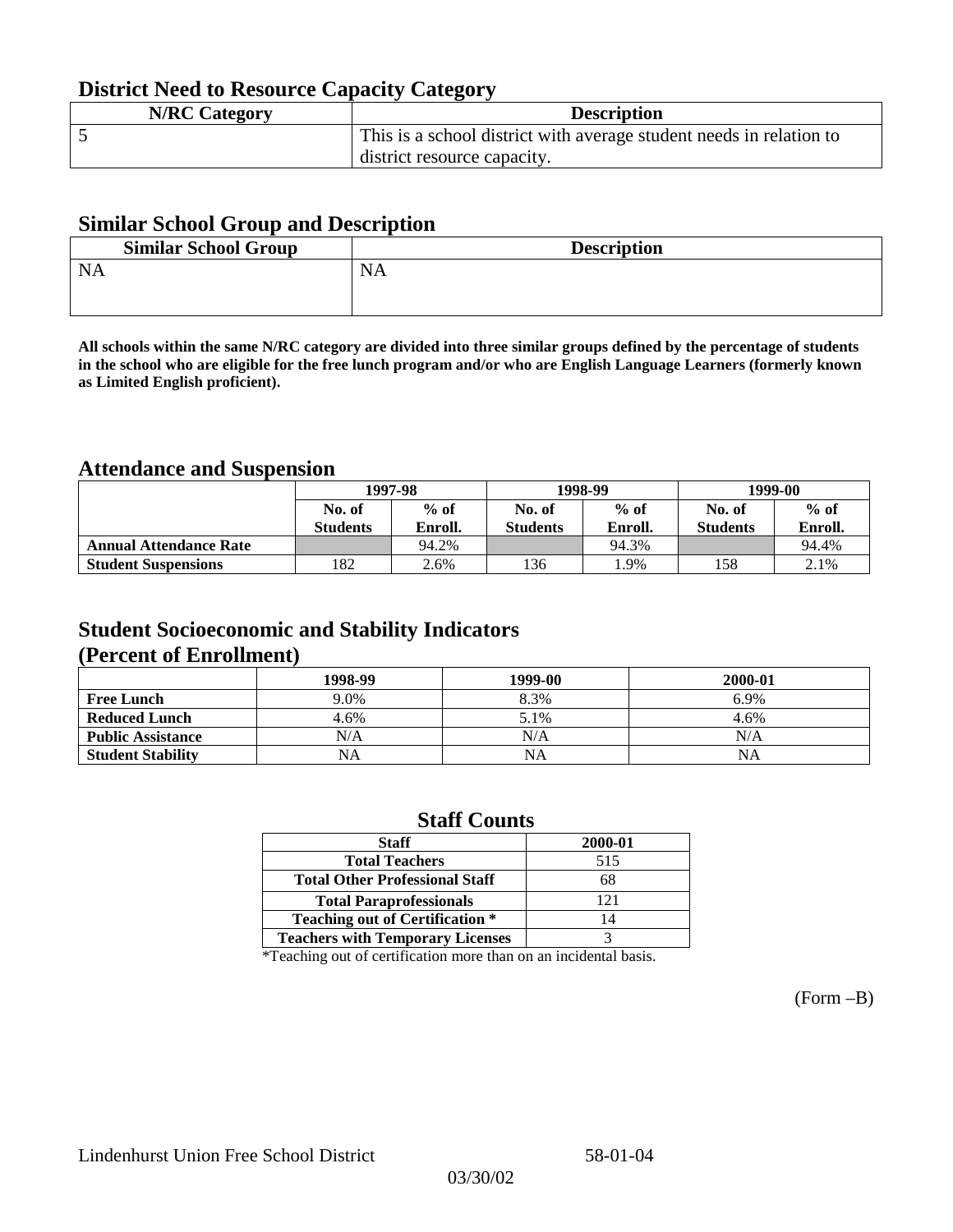## **High School Graduates and Dropouts**

|                           | 1998-99                           |                                                    |                           | 1999-00                           |                                                    |                                  |                                   |                                                    |  | 2000-01 |  |
|---------------------------|-----------------------------------|----------------------------------------------------|---------------------------|-----------------------------------|----------------------------------------------------|----------------------------------|-----------------------------------|----------------------------------------------------|--|---------|--|
| <b>Total</b><br>Graduates | <b>Regents</b><br><b>Diplomas</b> | $\frac{0}{0}$<br><b>Regents</b><br><b>Diplomas</b> | Total<br><b>Graduates</b> | <b>Regents</b><br><b>Diplomas</b> | $\frac{6}{6}$<br><b>Regents</b><br><b>Diplomas</b> | <b>Total</b><br><b>Graduates</b> | <b>Regents</b><br><b>Diplomas</b> | $\frac{0}{0}$<br><b>Regents</b><br><b>Diplomas</b> |  |         |  |
| 395                       | 218                               | 55%                                                | 382                       | 238                               | 62%                                                | 388                              | 182                               | 47%                                                |  |         |  |

## **High School Graduates\* Earning Regents Diplomas (All Students)**

## **Distribution of 2000-01 Graduates (All Students)**

|                | To 4-vear | To 2-year | <b>To Other Post-</b> |                        |                   |       |
|----------------|-----------|-----------|-----------------------|------------------------|-------------------|-------|
|                | College   | College   | <b>Secondary</b>      | <b>To the Military</b> | <b>Employment</b> | Other |
| <b>Number</b>  | 178       | l 24      |                       |                        | 86                |       |
| <b>Percent</b> | 46%       | 32%       | 0%                    | 0%                     | 22%               | 0%    |

### **2000-01 High School Completers with Disabilities**

| Graduates* | <b>Regents</b><br><b>Diplomas</b> | <b>IEP Diplomas</b><br>or Certificates | <b>All 2000-01</b><br>completers |
|------------|-----------------------------------|----------------------------------------|----------------------------------|
| a          | b)                                | ۰ρ.                                    | $(a+c)$                          |
|            |                                   |                                        |                                  |

\* Local Diplomas (including local diplomas with Regents endorsements)

### **High School Noncompletion Rates**

| ັ                    | 1998-99         |         |                 | 1999-00 | 2000-01         |         |
|----------------------|-----------------|---------|-----------------|---------|-----------------|---------|
|                      | No. of          | $%$ of  | No. of          | $%$ of  | No. of          | $%$ of  |
|                      | <b>Students</b> | Enroll. | <b>Students</b> | Enroll. | <b>Students</b> | Enroll. |
| Dropped out          | 62              | 3.3%    |                 | 2.6%    | 33              | 1.6%    |
| Entered GED program* |                 | 0.2%    |                 | 0.2%    | 20              | .0%     |

\* The number and percentage of students who entered an alternative program leading to a high school equivalency diploma during each school year.

 $(Form - C)$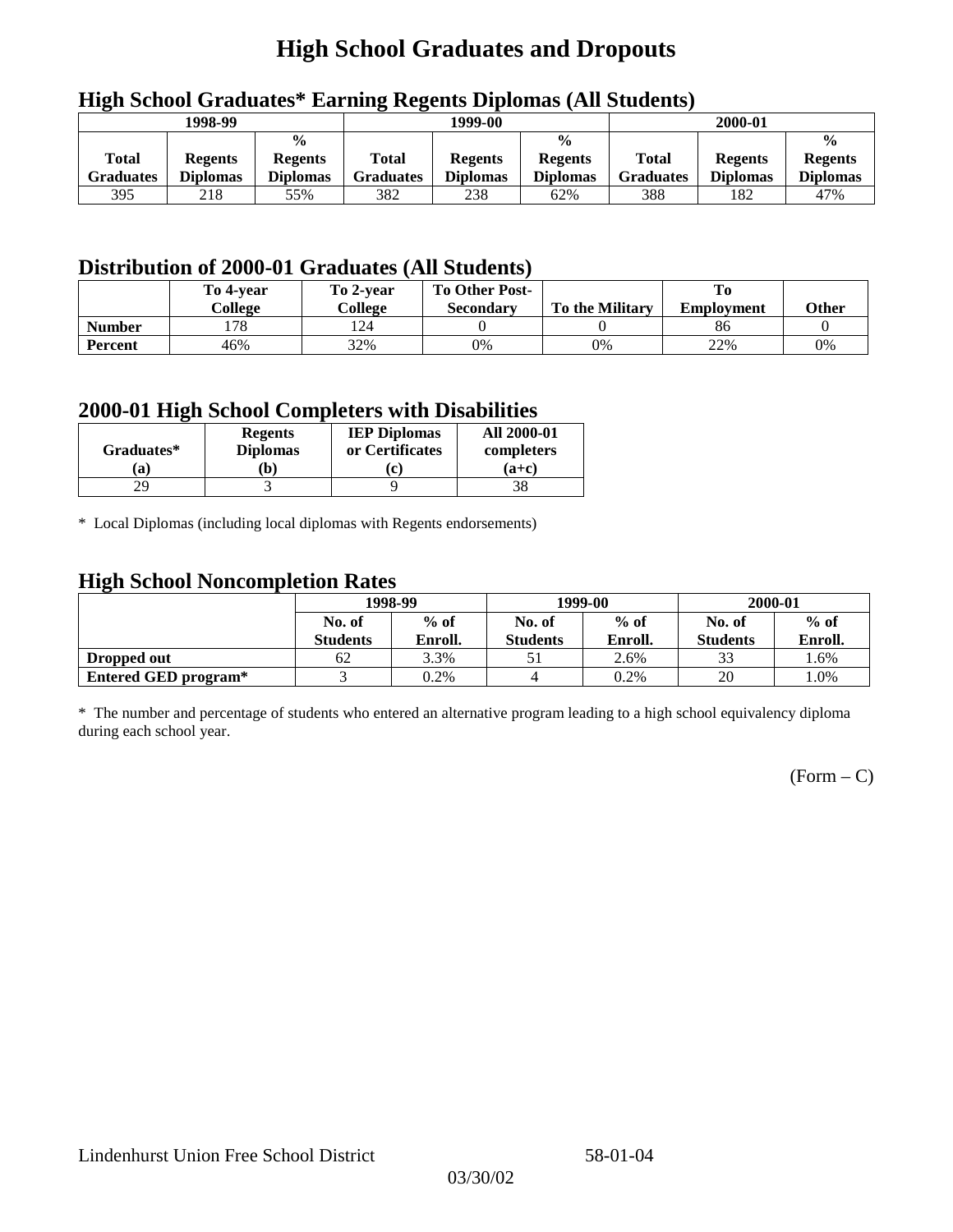## **Second Language Proficiency Examinations**

|                | 1998-99           |           |                   | 1999-00   | 2000-01           |           |  |
|----------------|-------------------|-----------|-------------------|-----------|-------------------|-----------|--|
| <b>Test</b>    | <b>No. Tested</b> | % Passing | <b>No. Tested</b> | % Passing | <b>No. Tested</b> | % Passing |  |
| French         |                   | 98%       | 50                | 92%       |                   | 100%      |  |
| <b>German</b>  |                   | 92%       | 49                | 84%       | 58                | 90%       |  |
| <b>Italian</b> |                   | 91%       | 98                | 92%       | 88                | 97%       |  |
| Latin          |                   | 0%        |                   | 0%        |                   | 0%        |  |
| <b>Spanish</b> | 190               | 97%       | 191               | 95%       | 210               | 95%       |  |

#### **General Education Students**

### **Students with Disabilities**

|                | 1998-99    |           |                   | 1999-00   | 2000-01           |           |  |
|----------------|------------|-----------|-------------------|-----------|-------------------|-----------|--|
| <b>Test</b>    | No. Tested | % Passing | <b>No. Tested</b> | % Passing | <b>No. Tested</b> | % Passing |  |
| French         |            | 0%        |                   | 0%        |                   | 0%        |  |
| <b>German</b>  |            |           |                   |           |                   | 50%       |  |
| <b>Italian</b> |            | 60%       |                   | 60%       |                   |           |  |
| Latin          |            | 0%        |                   | 0%        |                   | 0%        |  |
| <b>Spanish</b> |            |           | 10                | 90%       |                   | 54%       |  |

**School reports contain data for students with disabilities for the 1999-00 and 2000-01 school years only because of changes in data collection procedures; 1998-99 data do not appear. District reports contain data for all students with disabilities enrolled in the district for the 1998-99, 1999-00 and 2000-01 school years.**

(Form – D)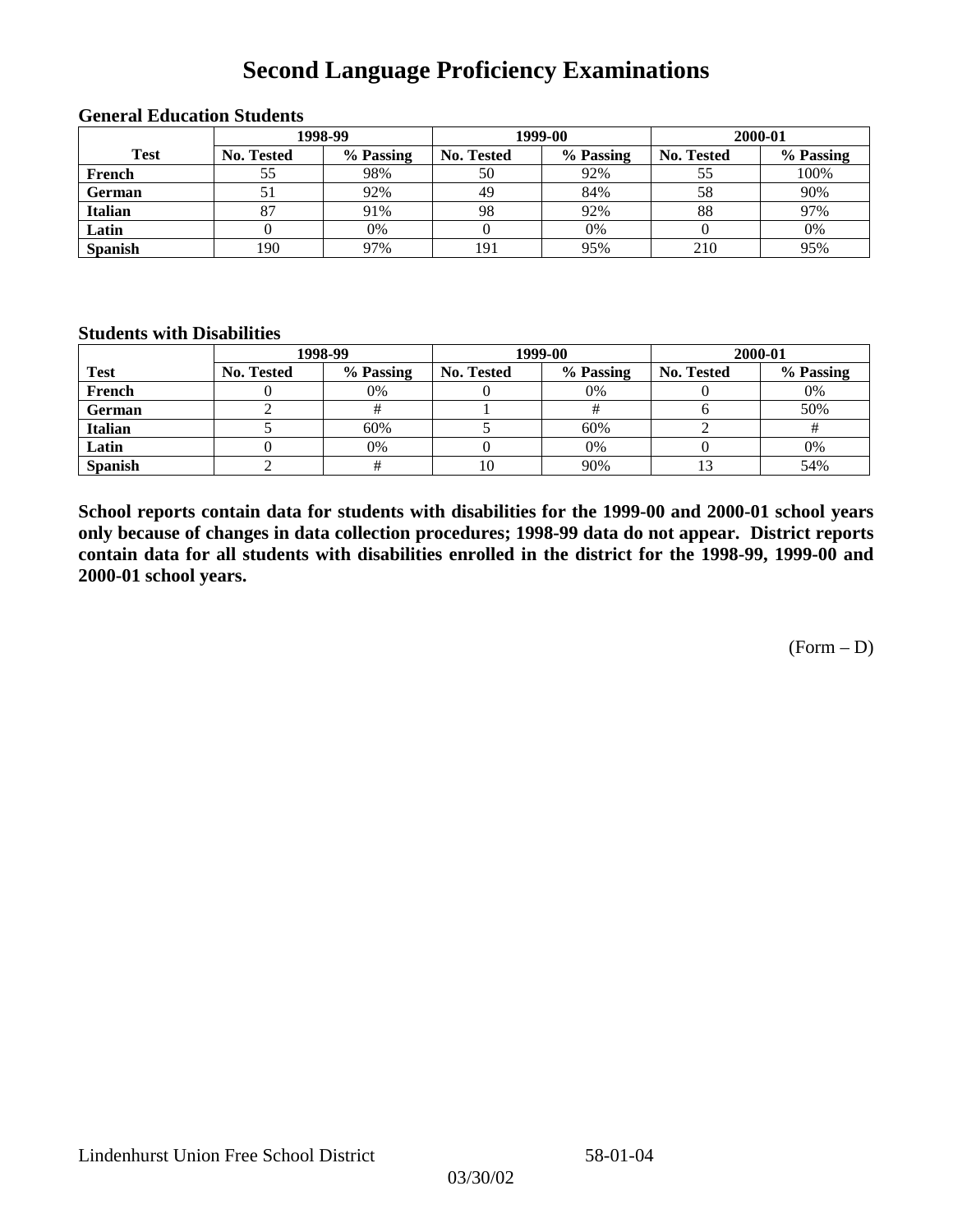## **Regents Competency Tests**

|                       |                   | 1998-99   |            | 1999-00   | 2000-01    |           |  |
|-----------------------|-------------------|-----------|------------|-----------|------------|-----------|--|
| <b>Test</b>           | <b>No. Tested</b> | % Passing | No. Tested | % Passing | No. Tested | % Passing |  |
| <b>Math</b>           | 29                | 86%       |            | 67%       |            |           |  |
| <b>Science</b>        | 14                | 79%       | 36         | 61%       | 22         | 82%       |  |
| <b>Reading</b>        |                   | 100%      |            | 0%        |            | 0%        |  |
| Writing               |                   | 100%      |            | 0%        |            | 0%        |  |
| <b>Global Studies</b> | 108               | 51%       | 63         | 73%       |            | 56%       |  |
| US Hist & Gov't.      | 110               | 55%       | 104        | 68%       | 36         | 61%       |  |

#### **General Education Students**

#### **Students with Disabilities**

|                       |            | 1998-99   |            | 1999-00   |                   | 2000-01   |  |
|-----------------------|------------|-----------|------------|-----------|-------------------|-----------|--|
| <b>Test</b>           | No. Tested | % Passing | No. Tested | % Passing | <b>No. Tested</b> | % Passing |  |
| <b>Math</b>           | 42         | 38%       | 26         | 69%       | 121               | 59%       |  |
| <b>Science</b>        | 74         | 36%       | 54         | 31%       | 98                | 49%       |  |
| <b>Reading</b>        |            | 76%       | 16         | 62%       |                   | 81%       |  |
| Writing               | 26         | 62%       | 19         | 74%       | 42                | 62%       |  |
| <b>Global Studies</b> | 47         | 38%       | 34         | 41%       | 28                | 29%       |  |
| US Hist & Gov't.      | 28         | 68%       | 34         | 59%       | 20                | 55%       |  |

**School reports contain data for students with disabilities for the 1999-00 and 2000-01 school years only because of changes in data collection procedures; 1998-99 data do not appear. District reports contain data for all students with disabilities enrolled in the district for the 1998-99, 1999-00 and 2000-01 school years.**

(Form –E)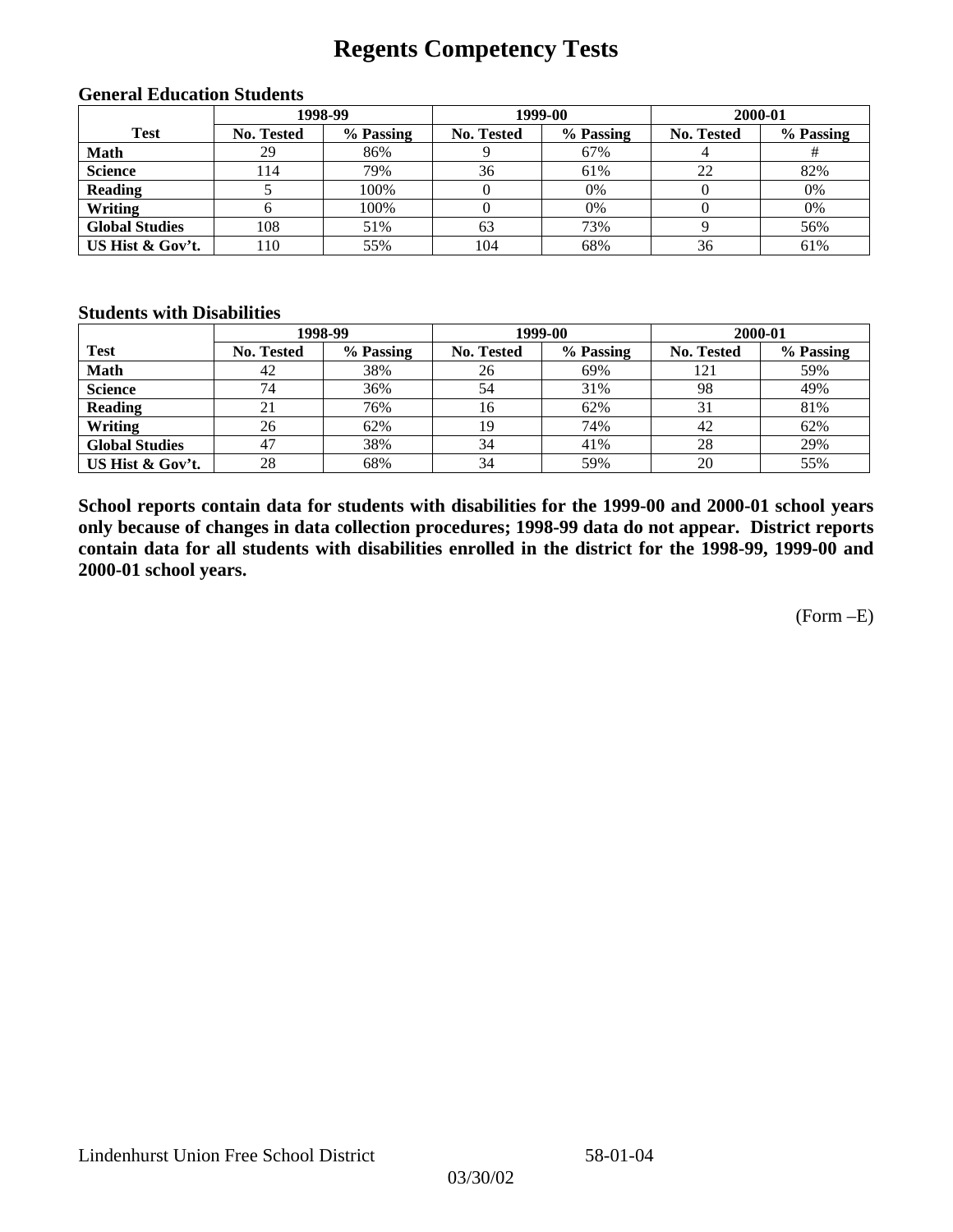|                                                                 | <b>All Students</b> |                                                        |                | <b>Students with Disabilities</b> |                  |                          |  |  |
|-----------------------------------------------------------------|---------------------|--------------------------------------------------------|----------------|-----------------------------------|------------------|--------------------------|--|--|
|                                                                 | 1999                | 2000                                                   | 2001           | 1999                              | 2000             | 2001                     |  |  |
|                                                                 |                     | <b>Comprehensive English</b>                           |                |                                   |                  |                          |  |  |
| Number Tested                                                   | 425                 | 445                                                    | 506            | 30                                | 36               | 46                       |  |  |
| Number scoring 55 to 100                                        | 411                 | 410                                                    | 484            | 24                                | 21               | $\overline{37}$          |  |  |
| Number scoring 65 to 100                                        | 383                 | 364                                                    | 450            | $\overline{13}$                   | $\overline{10}$  | $\overline{29}$          |  |  |
| Number scoring 85 to 100                                        | 80                  | 61                                                     | 121            | $\Omega$                          | $\Omega$         | $\overline{2}$           |  |  |
| Percentage of Tested Scoring 55-100                             | 97%                 | 92%                                                    | 96%            | 80%                               | 58%              | 80%                      |  |  |
| Percentage of Tested Scoring 65-100                             | 90%                 | 82%                                                    | 89%            | 43%                               | 28%              | 63%                      |  |  |
| Percentage of Tested Scoring 85-100                             | 19%                 | 14%                                                    | 24%            | $0\%$                             | $0\%$            | 4%                       |  |  |
|                                                                 |                     | Math I                                                 |                |                                   |                  |                          |  |  |
| $\overline{3}$<br>Number Tested<br>548<br>196<br>62<br>26<br>32 |                     |                                                        |                |                                   |                  |                          |  |  |
| Number scoring 55 to 100                                        | 501                 | 107                                                    | 38             | 14                                | $\,8\,$          | $\overline{\overline{}}$ |  |  |
| Number scoring 65 to 100                                        | 478                 | 80                                                     | 15             | 11                                | $\overline{7}$   | $\overline{+}$           |  |  |
| Number scoring 85 to 100                                        | $\frac{164}{ }$     | $\overline{10}$                                        | $\overline{2}$ | $\mathbf{1}$                      | $\overline{2}$   | #                        |  |  |
| Percentage of Tested Scoring 55-100                             | 91%                 | 55%                                                    | 61%            | 54%                               | 25%              | $\overline{\overline{}}$ |  |  |
| Percentage of Tested Scoring 65-100                             | 87%                 | 41%                                                    | 24%            | 42%                               | 22%              | $\#$                     |  |  |
| Percentage of Tested Scoring 85-100                             | 30%                 | 5%                                                     | 3%             | 4%                                | 6%               | $\overline{\#}$          |  |  |
| Math A                                                          |                     |                                                        |                |                                   |                  |                          |  |  |
| Number Tested                                                   | $\boldsymbol{0}$    | $\Omega$                                               | 423            | $\overline{0}$                    | $\mathbf{0}$     | 6                        |  |  |
| Number scoring 55 to 100                                        | $\overline{0}$      | $\overline{0}$                                         | 332            | $\overline{0}$                    | $\overline{0}$   | $\overline{0}$           |  |  |
| Number scoring 65 to 100                                        | $\boldsymbol{0}$    | $\mathbf{0}$                                           | 274            | $\overline{0}$                    | $\boldsymbol{0}$ | $\boldsymbol{0}$         |  |  |
| Number scoring 85 to 100                                        | $\mathbf{0}$        | $\mathbf{0}$                                           | 92             | $\boldsymbol{0}$                  | $\mathbf{0}$     | $\boldsymbol{0}$         |  |  |
| Percentage of Tested Scoring 55-100                             | 0%                  | 0%                                                     | 78%            | 0%                                | 0%               | 0%                       |  |  |
| Percentage of Tested Scoring 65-100                             | 0%                  | 0%                                                     | 65%            | 0%                                | 0%               | 0%                       |  |  |
| Percentage of Tested Scoring 85-100                             | 0%                  | 0%                                                     | 22%            | 0%                                | 0%               | 0%                       |  |  |
|                                                                 |                     | <b>Global Studies (last administered January 2000)</b> |                |                                   |                  |                          |  |  |
| Number Tested                                                   | 433                 | 40                                                     |                | 17                                | $\,8\,$          |                          |  |  |
| Number scoring 55 to 100                                        | 420                 | 30                                                     |                | $\overline{17}$                   | $\overline{4}$   |                          |  |  |
| Number scoring 65 to 100                                        | 385                 | 22                                                     |                | 14                                | $\mathbf{1}$     |                          |  |  |
| Number scoring 85 to 100                                        | 100                 | $\overline{c}$                                         |                | $\overline{2}$                    | $\Omega$         |                          |  |  |
| Percentage of Tested Scoring 55-100                             | 97%                 | 75%                                                    |                | 100%                              | 50%              |                          |  |  |
| Percentage of Tested Scoring 65-100                             | 89%                 | 55%                                                    |                | 82%                               | 12%              |                          |  |  |
| Percentage of Tested Scoring 85-100                             | 23%                 | $5\%$                                                  |                | 12%                               | 0%               |                          |  |  |
| Global History and Geography (first administered June 2000)     |                     |                                                        |                |                                   |                  |                          |  |  |
| Number Tested                                                   |                     | 510                                                    | 549            |                                   | 42               | 61                       |  |  |
| Number scoring 55 to 100                                        |                     | 484                                                    | 517            |                                   | 33               | 44                       |  |  |
| Number scoring 65 to 100                                        |                     | 443                                                    | 483            |                                   | $\overline{23}$  | 36                       |  |  |
| Number scoring 85 to 100                                        |                     | 168                                                    | 160            |                                   | 8                | $\overline{4}$           |  |  |
| Percentage of Tested Scoring 55-100                             |                     | 95%                                                    | 94%            |                                   | 79%              | 72%                      |  |  |
| Percentage of Tested Scoring 65-100                             |                     | 87%                                                    | 88%            |                                   | 55%              | 59%                      |  |  |
| Percentage of Tested Scoring 85-100                             |                     | 33%                                                    | 29%            |                                   | 19%              | 7%                       |  |  |

 $(Form - G)$ 

03/30/02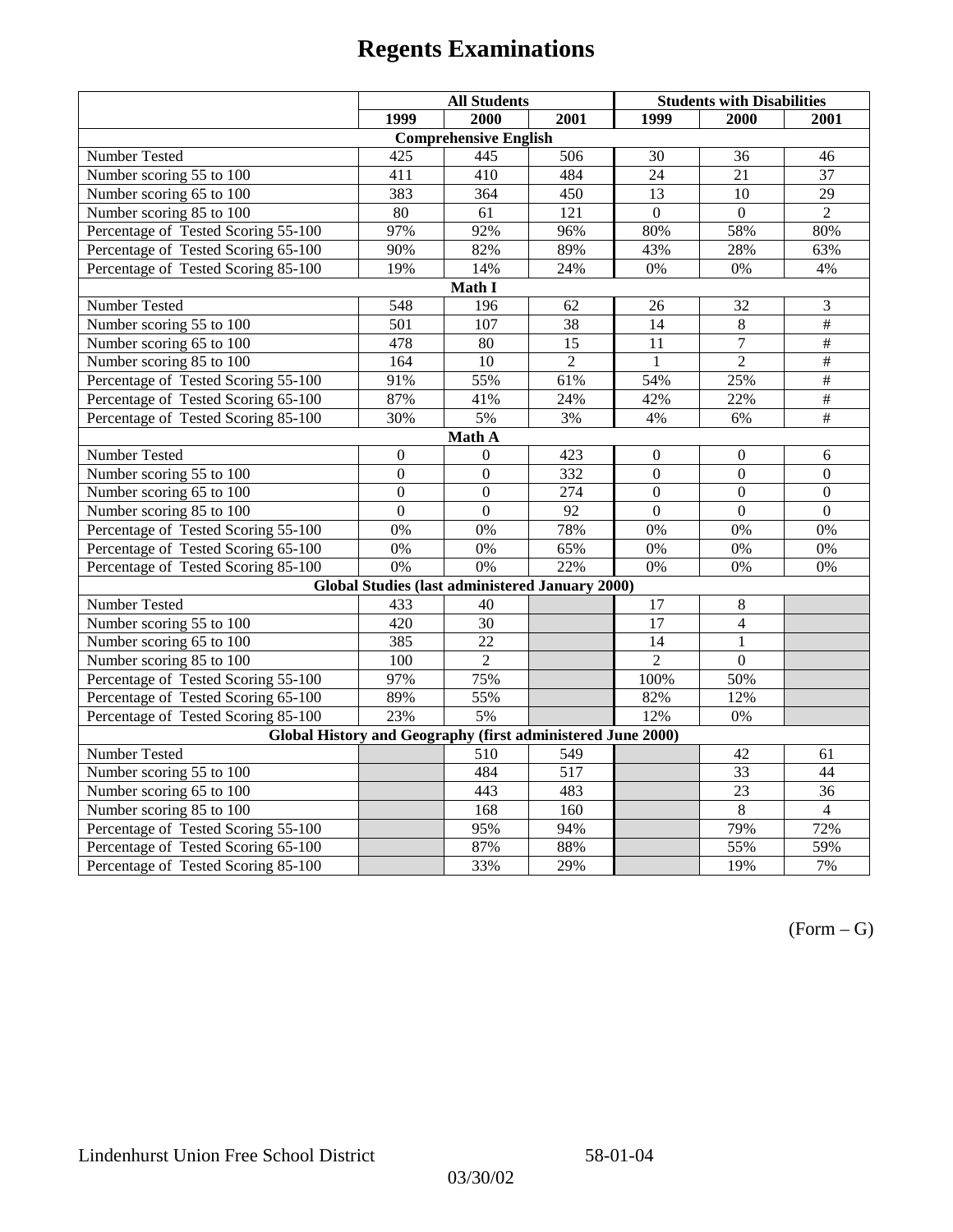|                                                              |      | <b>All Students</b> |      | <b>Students with Disabilities</b> |          |                |
|--------------------------------------------------------------|------|---------------------|------|-----------------------------------|----------|----------------|
|                                                              | 1999 | 2000                | 2001 | 1999                              | 2000     | 2001           |
| U.S. History and Government (last administered January 2001) |      |                     |      |                                   |          |                |
| Number Tested                                                | 402  | 378                 | 109  |                                   | 14       | 5              |
| Number scoring 55 to 100                                     | 378  | 321                 | 75   | 7                                 | 12       | 3              |
| Number scoring 65 to 100                                     | 352  | 285                 | 48   | 5                                 | 12       | $\overline{2}$ |
| Number scoring 85 to 100                                     | 79   | 68                  | 4    | $\mathfrak{D}$                    | $\theta$ | $\Omega$       |
| Percentage of Tested Scoring 55-100                          | 94%  | 85%                 | 69%  | 100%                              | 86%      | 60%            |
| Percentage of Tested Scoring 65-100                          | 88%  | 75%                 | 44%  | 71%                               | 86%      | 40%            |
| Percentage of Tested Scoring 85-100                          | 20%  | 18%                 | 4%   | 29%                               | 0%       | $0\%$          |
| U.S. History and Government (first administered June 2001)   |      |                     |      |                                   |          |                |
| Number Tested                                                |      |                     | 479  |                                   |          | 39             |
| Number scoring 55 to 100                                     |      |                     | 447  |                                   |          | 29             |
| Number scoring 65 to 100                                     |      |                     | 406  |                                   |          | 22             |
| Number scoring 85 to 100                                     |      |                     | 168  |                                   |          | 3              |
| Percentage of Tested Scoring 55-100                          |      |                     | 93%  |                                   |          | 74%            |
| Percentage of Tested Scoring 65-100                          |      |                     | 85%  |                                   |          | 56%            |
| Percentage of Tested Scoring 85-100                          |      |                     | 35%  |                                   |          | 8%             |

(Form – H)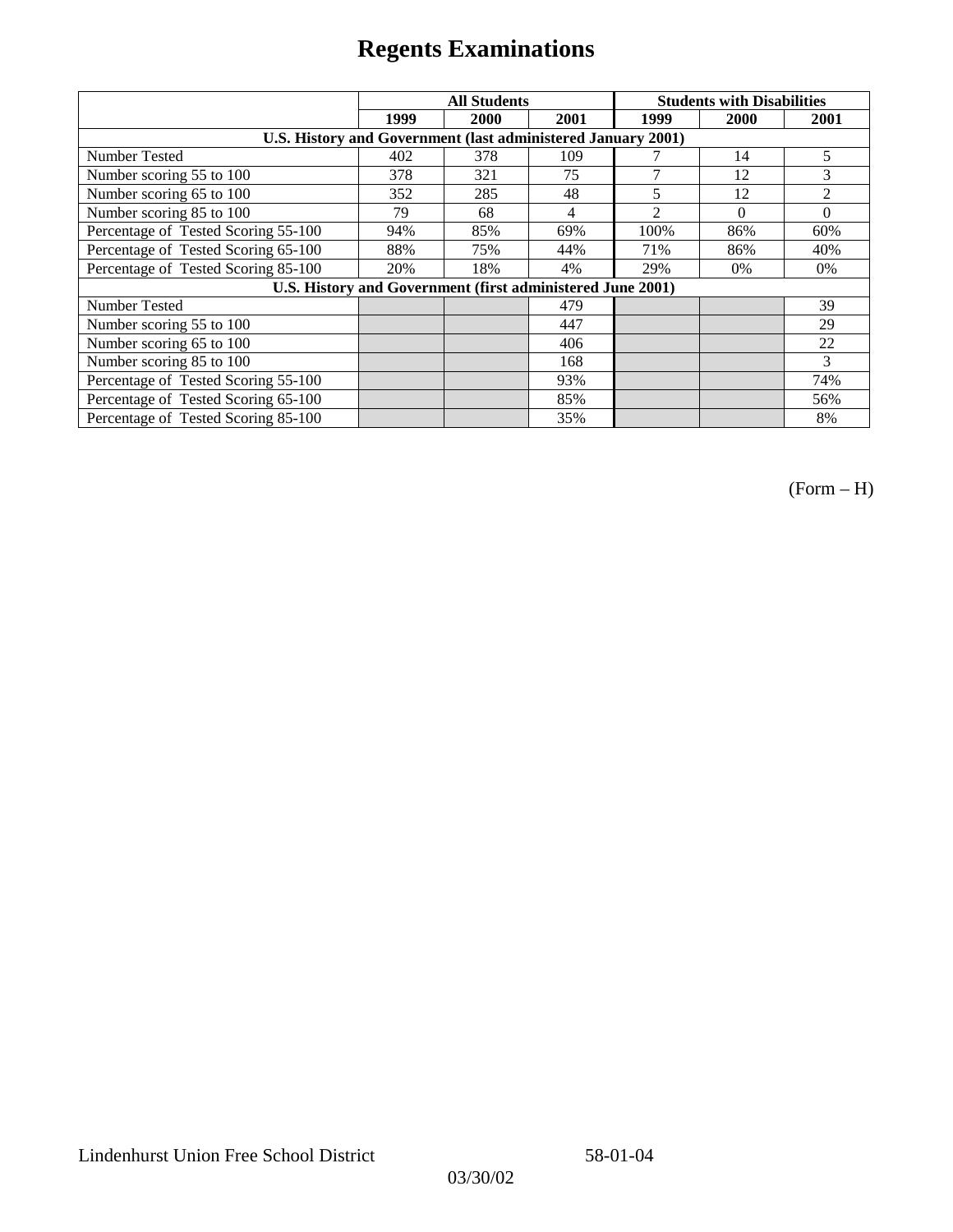## **Average Grade Enrollment**

### **All Students**

| Year | Grade 9<br><b>Enrollment</b><br>(June) | Grade 10<br><b>Enrollment</b><br>(June) | Grade 11<br><b>Enrollment</b><br>(June) | Grade 12<br><b>Enrollment</b><br>(June) | $AGE^*$ |
|------|----------------------------------------|-----------------------------------------|-----------------------------------------|-----------------------------------------|---------|
| 1999 | 531                                    | 456                                     | 403                                     | 415                                     | 451     |
| 2000 | 579                                    | 500                                     | 427                                     | 400                                     | 477     |
| 2001 | 551                                    | 540                                     | 486                                     | 406                                     | 496     |

\* In schools with no grade 9 - 12 enrollment, AGE is the grade 8 enrollment

#### **Students with Disabilities**

| Year | Grade 9<br><b>Enrollment</b><br>(June) | Grade 10<br><b>Enrollment</b><br>(June) | Grade 11<br><b>Enrollment</b><br>(June) | Grade 12<br><b>Enrollment</b><br>(June) | $AGE^*$   |
|------|----------------------------------------|-----------------------------------------|-----------------------------------------|-----------------------------------------|-----------|
| 1999 | 72                                     | 68                                      | 38                                      | 39                                      | 54        |
| 2000 | 89                                     | 59                                      | 58                                      | 36                                      | <b>61</b> |
| 2001 | 66                                     | 88                                      |                                         | 42                                      | 0 I       |

\* In schools with no grade 9 - 12 enrollment, AGE is the grade 8 enrollment

(Form – I)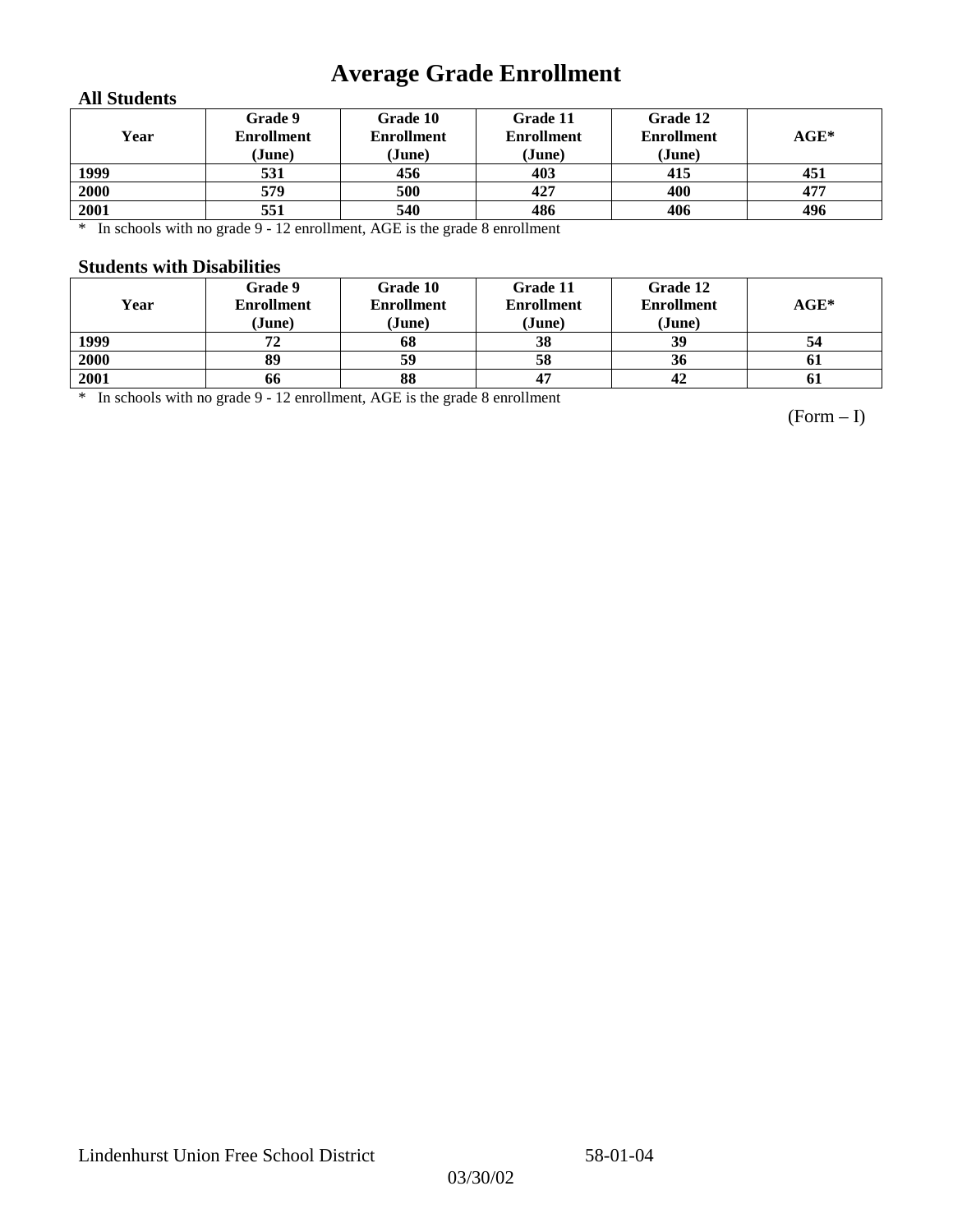|                                       | <b>All Students</b> |                              |                 | <b>Students with Disabilities</b> |                           |                          |
|---------------------------------------|---------------------|------------------------------|-----------------|-----------------------------------|---------------------------|--------------------------|
|                                       | 1999                | 2000                         | 2001            | 1999                              | 2000                      | 2001                     |
| <b>Average Grade Enrollment (AGE)</b> | 451                 | 477                          | 496             | 54                                | 61                        | 61                       |
|                                       |                     | <b>Comprehensive French</b>  |                 |                                   |                           |                          |
| Number Tested                         | 58                  | 55                           | 51              | $\overline{0}$                    | 1                         | $\mathbf{0}$             |
| Number scoring 55 to 100              | 58                  | $\overline{55}$              | 50              | $\overline{0}$                    | #                         | $\mathbf{0}$             |
| Number scoring 65 to 100              | 56                  | 54                           | 49              | $\overline{0}$                    | #                         | $\mathbf{0}$             |
| Number scoring 85 to 100              | 33                  | 26                           | 28              | $\overline{0}$                    | $\overline{\overline{t}}$ | $\mathbf{0}$             |
| Percentage of AGE Tested              | 13%                 | 12%                          | 10%             | $0\%$                             | #                         | 0%                       |
| Percentage of AGE Scoring 55-100      | 13%                 | 12%                          | 10%             | 0%                                | #                         | 0%                       |
| Percentage of AGE Scoring 65-100      | 12%                 | 11%                          | 10%             | 0%                                | $\overline{\overline{t}}$ | 0%                       |
| Percentage of AGE Scoring 85-100      | 7%                  | 5%                           | 6%              | $0\%$                             | $\#$                      | $0\%$                    |
| Percentage of Tested Scoring 65-100   | 97%                 | 98%                          | 96%             | 0%                                | $\overline{+}$            | 0%                       |
|                                       |                     | <b>Comprehensive Italian</b> |                 |                                   |                           |                          |
| Number Tested                         | 61                  | 77                           | 70              | $\overline{0}$                    | $\overline{2}$            | $\overline{2}$           |
| Number scoring 55 to 100              | 61                  | 77                           | 70              | $\overline{0}$                    | $\overline{\#}$           | #                        |
| Number scoring 65 to 100              | 61                  | $\overline{77}$              | $\overline{70}$ | $\overline{0}$                    | #                         | #                        |
| Number scoring 85 to 100              | 39                  | $\overline{51}$              | 54              | $\overline{0}$                    | $\#$                      | $\#$                     |
| Percentage of AGE Tested              | 14%                 | 16%                          | 14%             | 0%                                | $\#$                      | $\#$                     |
| Percentage of AGE Scoring 55-100      | 14%                 | 16%                          | 14%             | 0%                                | #                         | #                        |
| Percentage of AGE Scoring 65-100      | 14%                 | 16%                          | 14%             | 0%                                | #                         | #                        |
| Percentage of AGE Scoring 85-100      | 9%                  | 11%                          | 11%             | $0\%$                             | $\overline{\#}$           | $\overline{\overline{}}$ |
| Percentage of Tested Scoring 65-100   | 100%                | 100%                         | 100%            | 0%                                | $\overline{\overline{t}}$ | $\overline{+}$           |
|                                       |                     | <b>Comprehensive German</b>  |                 |                                   |                           |                          |
| Number Tested                         | 34                  | 45                           | 45              | $\mathbf{0}$                      | $\mathbf{0}$              | $\boldsymbol{0}$         |
| Number scoring 55 to 100              | 33                  | $\overline{45}$              | 45              | $\overline{0}$                    | $\overline{0}$            | $\mathbf{0}$             |
| Number scoring 65 to 100              | 33                  | 45                           | 45              | $\overline{0}$                    | $\mathbf{0}$              | $\boldsymbol{0}$         |
| Number scoring 85 to 100              | $\overline{15}$     | $\overline{4}$               | $\overline{16}$ | $\overline{0}$                    | $\overline{0}$            | $\overline{0}$           |
| Percentage of AGE Tested              | 8%                  | 9%                           | 9%              | 0%                                | 0%                        | 0%                       |
| Percentage of AGE Scoring 55-100      | 7%                  | 9%                           | 9%              | $0\%$                             | 0%                        | 0%                       |
| Percentage of AGE Scoring 65-100      | 7%                  | 9%                           | 9%              | 0%                                | 0%                        | 0%                       |
| Percentage of AGE Scoring 85-100      | 3%                  | 1%                           | 3%              | 0%                                | 0%                        | 0%                       |
| Percentage of Tested Scoring 65-100   | 97%                 | 100%                         | 100%            | 0%                                | 0%                        | 0%                       |
|                                       |                     | <b>Comprehensive Hebrew</b>  |                 |                                   |                           |                          |
| <b>Number Tested</b>                  | $\mathbf{0}$        | $\mathbf{0}$                 | $\mathbf{0}$    | $\overline{0}$                    | $\mathbf{0}$              | $\mathbf{0}$             |
| Number scoring 55 to 100              | $\boldsymbol{0}$    | $\boldsymbol{0}$             | $\mathbf{0}$    | $\mathbf{0}$                      | $\mathbf{0}$              | $\boldsymbol{0}$         |
| Number scoring 65 to 100              | $\boldsymbol{0}$    | $\mathbf{0}$                 | $\overline{0}$  | $\overline{0}$                    | $\mathbf{0}$              | $\mathbf{0}$             |
| Number scoring 85 to 100              | $\mathbf{0}$        | $\mathbf{0}$                 | $\mathbf{0}$    | $\mathbf{0}$                      | $\mathbf{0}$              | $\mathbf{0}$             |
| Percentage of AGE Tested              | 0%                  | 0%                           | 0%              | 0%                                | 0%                        | 0%                       |
| Percentage of AGE Scoring 55-100      | 0%                  | 0%                           | 0%              | 0%                                | 0%                        | 0%                       |
| Percentage of AGE Scoring 65-100      | 0%                  | 0%                           | 0%              | 0%                                | 0%                        | 0%                       |
| Percentage of AGE Scoring 85-100      | 0%                  | 0%                           | 0%              | $0\%$                             | 0%                        | 0%                       |
| Percentage of Tested Scoring 65-100   | 0%                  | 0%                           | 0%              | 0%                                | 0%                        | 0%                       |

(Form –J)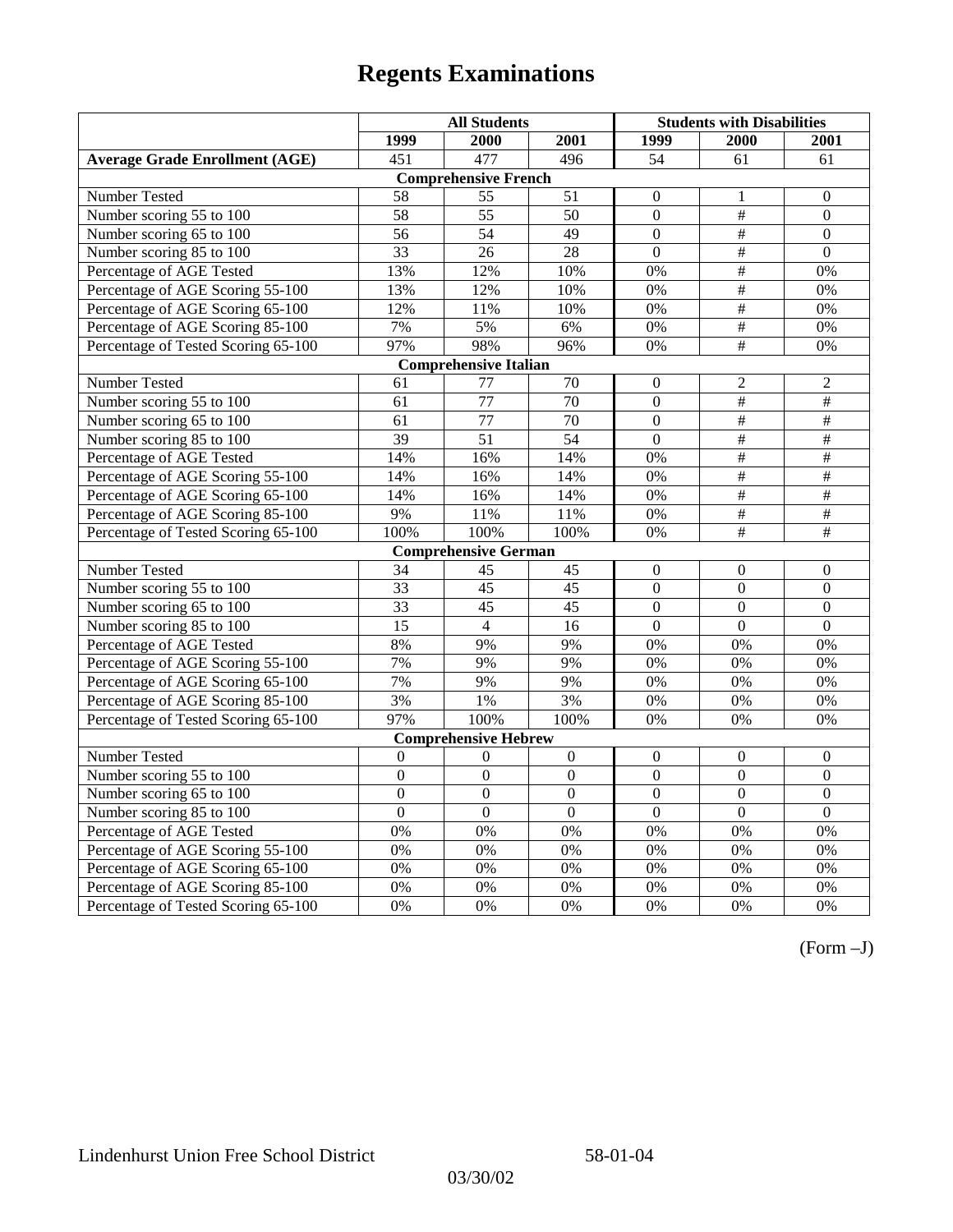|                                       |                | <b>All Students</b>        |                  | <b>Students with Disabilities</b> |                |          |  |  |
|---------------------------------------|----------------|----------------------------|------------------|-----------------------------------|----------------|----------|--|--|
|                                       | 1999           | 2000                       | 2001             | 1999                              | <b>2000</b>    | 2001     |  |  |
| <b>Average Grade Enrollment (AGE)</b> | 451            | 477                        | 496              | 54                                | 61             | 61       |  |  |
| <b>Comprehensive Spanish</b>          |                |                            |                  |                                   |                |          |  |  |
| <b>Number Tested</b>                  | 126            | 169                        | 165              | 1                                 | 8              |          |  |  |
| Number scoring 55 to 100              | 125            | 169                        | 165              | #                                 | 8              | $\#$     |  |  |
| Number scoring 65 to 100              | 122            | 166                        | 164              | #                                 | 8              | $\#$     |  |  |
| Number scoring 85 to 100              | 63             | 79                         | 102              | #                                 | $\overline{2}$ | $\#$     |  |  |
| Percentage of AGE Tested              | 28%            | 35%                        | 33%              | #                                 | 13%            | #        |  |  |
| Percentage of AGE Scoring 55-100      | 28%            | 35%                        | 33%              | #                                 | 13%            | $\#$     |  |  |
| Percentage of AGE Scoring 65-100      | 27%            | 35%                        | 33%              | #                                 | 13%            | #        |  |  |
| Percentage of AGE Scoring 85-100      | 14%            | 17%                        | 21%              | #                                 | 3%             | #        |  |  |
| Percentage of Tested Scoring 65-100   | 97%            | 98%                        | 99%              | #                                 | 100%           | #        |  |  |
|                                       |                | <b>Comprehensive Latin</b> |                  |                                   |                |          |  |  |
| Number Tested                         | $\overline{0}$ | 0                          | $\theta$         | $\overline{0}$                    | $\theta$       | $\theta$ |  |  |
| Number scoring 55 to 100              | $\mathbf{0}$   | $\theta$                   | $\boldsymbol{0}$ | $\overline{0}$                    | $\theta$       | $\Omega$ |  |  |
| Number scoring 65 to 100              | $\mathbf{0}$   | $\boldsymbol{0}$           | $\theta$         | $\theta$                          | $\theta$       | $\Omega$ |  |  |
| Number scoring 85 to 100              | $\theta$       | $\theta$                   | $\Omega$         | $\theta$                          | $\Omega$       | $\Omega$ |  |  |
| Percentage of AGE Tested              | 0%             | 0%                         | 0%               | 0%                                | 0%             | 0%       |  |  |
| Percentage of AGE Scoring 55-100      | 0%             | 0%                         | 0%               | 0%                                | 0%             | 0%       |  |  |
| Percentage of AGE Scoring 65-100      | 0%             | 0%                         | 0%               | 0%                                | 0%             | 0%       |  |  |
| Percentage of AGE Scoring 85-100      | 0%             | 0%                         | 0%               | $0\%$                             | 0%             | $0\%$    |  |  |
| Percentage of Tested Scoring 65-100   | 0%             | 0%                         | 0%               | 0%                                | 0%             | 0%       |  |  |

(Form – K)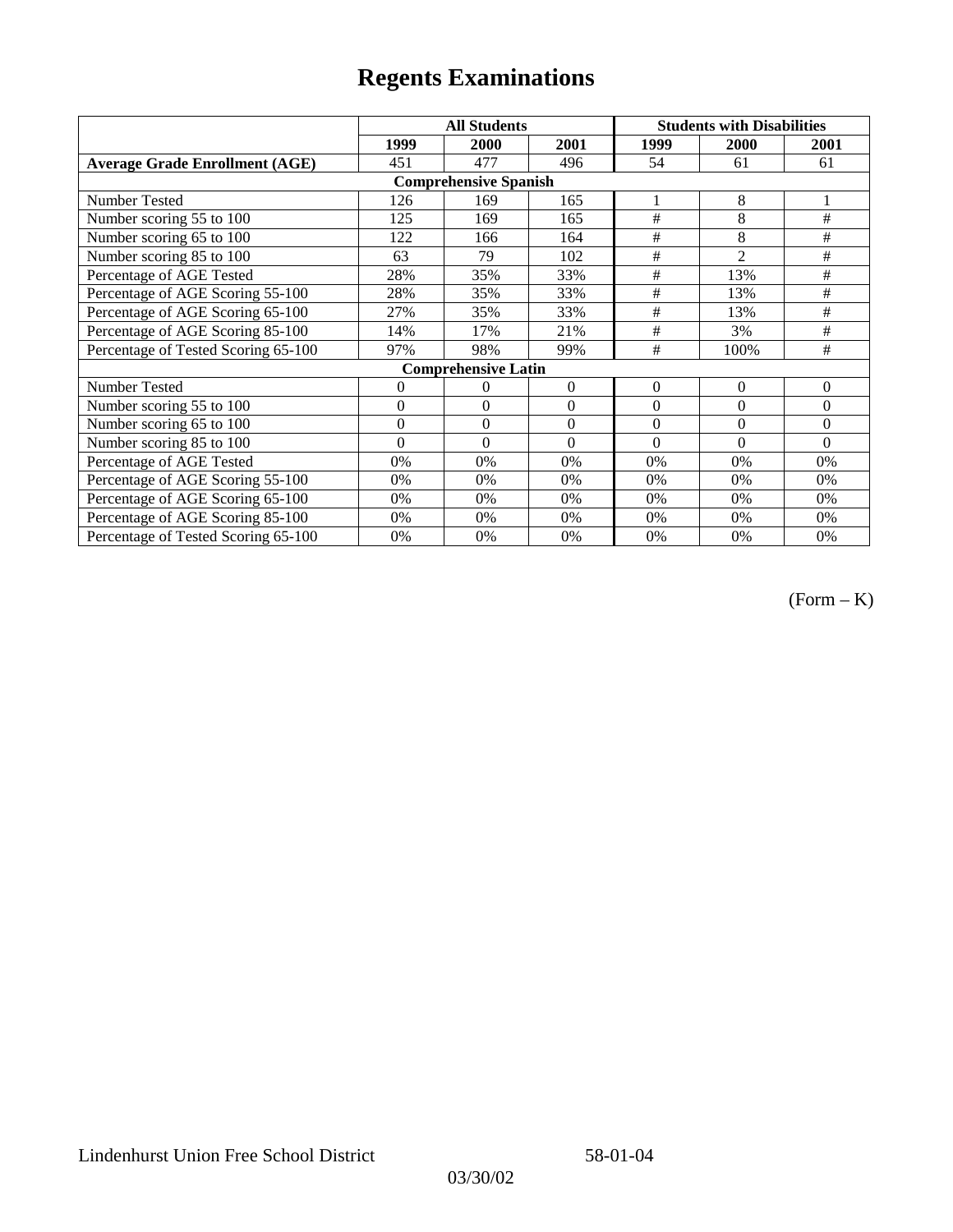|                                       | <b>All Students</b> |                                       |                |                 | <b>Students with Disabilities</b> |                  |  |  |
|---------------------------------------|---------------------|---------------------------------------|----------------|-----------------|-----------------------------------|------------------|--|--|
|                                       | 1999                | 2000                                  | 2001           | 1999            | 2000                              | 2001             |  |  |
| <b>Average Grade Enrollment (AGE)</b> | 451                 | 477                                   | 496            | 54              | 61                                | 61               |  |  |
|                                       |                     | Math II                               |                |                 |                                   |                  |  |  |
| Number Tested                         | 427                 | 396                                   | 240            | 14              | 6                                 | 19               |  |  |
| Number scoring 55 to 100              | 364                 | 319                                   | 170            | 6               | $\overline{2}$                    | 10               |  |  |
| Number scoring 65 to 100              | 346                 | 263                                   | 112            | $\overline{4}$  | $\mathbf{0}$                      | $\overline{5}$   |  |  |
| Number scoring 85 to 100              | 119                 | 90                                    | 11             | $\overline{2}$  | $\overline{0}$                    |                  |  |  |
| Percentage of AGE Tested              | 95%                 | 83%                                   | 48%            | 26%             | 10%                               | 31%              |  |  |
| Percentage of AGE Scoring 55-100      | 81%                 | 67%                                   | 34%            | 11%             | 3%                                | 16%              |  |  |
| Percentage of AGE Scoring 65-100      | 77%                 | 55%                                   | 23%            | 7%              | 0%                                | 8%               |  |  |
| Percentage of AGE Scoring 85-100      | 26%                 | 19%                                   | 2%             | 4%              | 0%                                | 2%               |  |  |
| Percentage of Tested Scoring 65-100   | 81%                 | 66%                                   | 47%            | 29%             | 0%                                | 26%              |  |  |
| <b>Math III</b>                       |                     |                                       |                |                 |                                   |                  |  |  |
| Number Tested                         | 236                 | 273                                   | 291            | $\sqrt{2}$      | $\sqrt{2}$                        | 6                |  |  |
| Number scoring 55 to 100              | 215                 | 224                                   | 243            | $\overline{\#}$ | $\#$                              | 3                |  |  |
| Number scoring 65 to 100              | 209                 | 200                                   | 221            | $\#$            | $\#$                              | $\overline{2}$   |  |  |
| Number scoring 85 to 100              | 73                  | 66                                    | 85             | $\#$            | $\#$                              | $\overline{0}$   |  |  |
| Percentage of AGE Tested              | 52%                 | 57%                                   | 59%            | $\#$            | $\#$                              | 10%              |  |  |
| Percentage of AGE Scoring 55-100      | 48%                 | 47%                                   | 49%            | $\overline{\#}$ | $\overline{\overline{}}$          | 5%               |  |  |
| Percentage of AGE Scoring 65-100      | 46%                 | 42%                                   | 45%            | $\#$            | $\#$                              | 3%               |  |  |
| Percentage of AGE Scoring 85-100      | 16%                 | 14%                                   | 17%            | $\#$            | $\#$                              | 0%               |  |  |
| Percentage of Tested Scoring 65-100   | 89%                 | 73%                                   | 76%            | #               | #                                 | 33%              |  |  |
|                                       |                     | Math B (first administered June 2001) |                |                 |                                   |                  |  |  |
| Number Tested                         |                     |                                       | $\mathbf{0}$   |                 |                                   | $\boldsymbol{0}$ |  |  |
| Number scoring 55 to 100              |                     |                                       | $\overline{0}$ |                 |                                   | $\mathbf{0}$     |  |  |
| Number scoring 65 to 100              |                     |                                       | $\overline{0}$ |                 |                                   | $\boldsymbol{0}$ |  |  |
| Number scoring 85 to 100              |                     |                                       | $\overline{0}$ |                 |                                   | $\mathbf{0}$     |  |  |
| Percentage of AGE Tested              |                     |                                       | 0%             |                 |                                   | 0%               |  |  |
| Percentage of AGE Scoring 55-100      |                     |                                       | 0%             |                 |                                   | 0%               |  |  |
| Percentage of AGE Scoring 65-100      |                     |                                       | 0%             |                 |                                   | $0\%$            |  |  |
| Percentage of AGE Scoring 85-100      |                     |                                       | 0%             |                 |                                   | 0%               |  |  |
| Percentage of Tested Scoring 65-100   |                     |                                       | 0%             |                 |                                   | 0%               |  |  |

 $(Form - L)$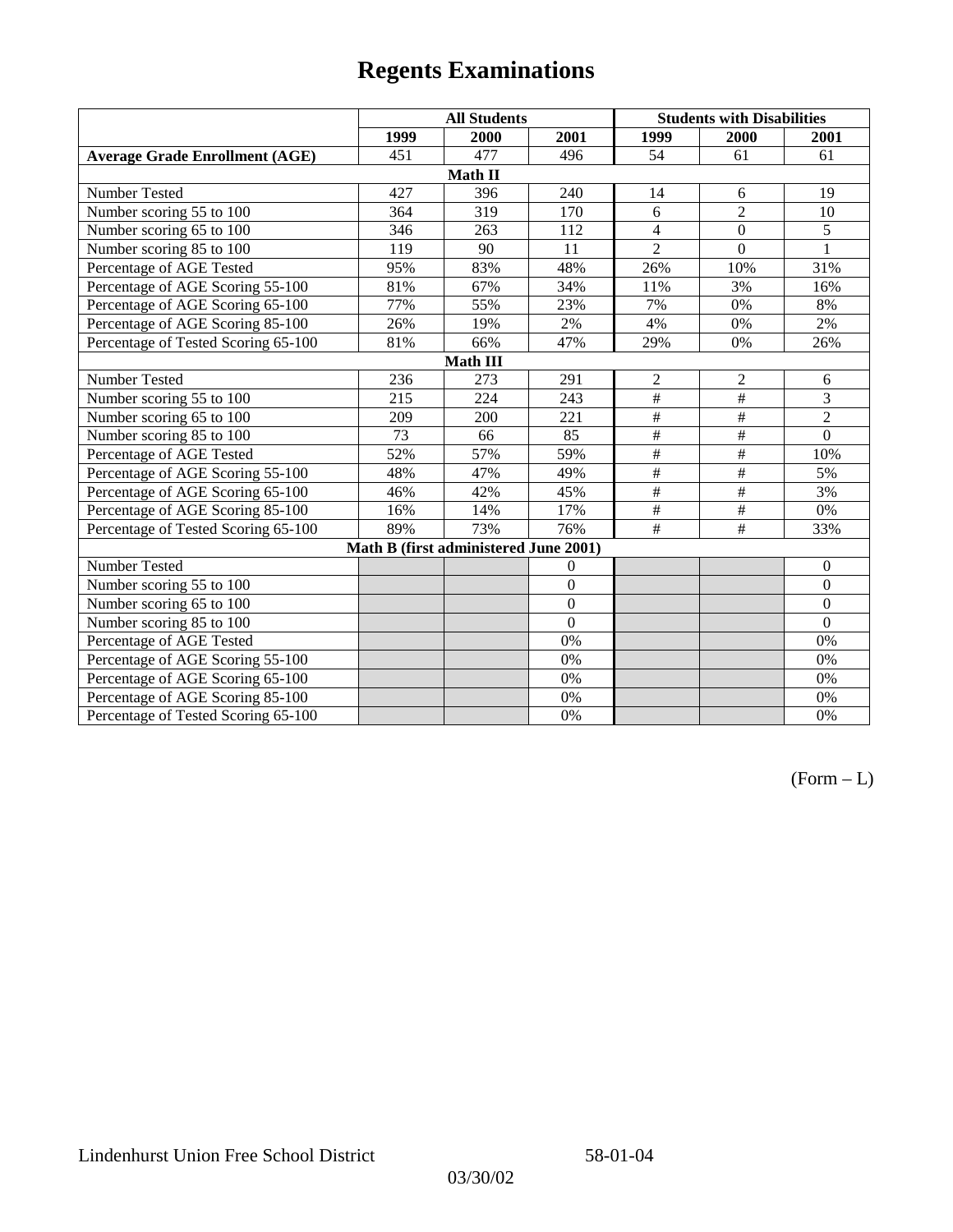| 1999<br>1999<br>2000<br>2001<br><b>2000</b><br><b>2001</b><br>451<br>477<br>496<br>54<br><b>Average Grade Enrollment (AGE)</b><br>61<br>61<br>Earth Science (last administered January 2001)<br>Number Tested<br>21<br>37<br>79<br>$\boldsymbol{0}$<br>5<br>4<br>Number scoring 55 to 100<br>$\mathbf{0}$<br>$\overline{4}$<br>$\#$<br>21<br>26<br>50<br>$\#$<br>Number scoring 65 to 100<br>21<br>15<br>20<br>$\Omega$<br>$\overline{2}$<br>$\#$<br>Number scoring 85 to 100<br>$\overline{2}$<br>$\mathbf{0}$<br>$\mathbf{1}$<br>$\Omega$<br>$\mathbf{1}$<br>$\#$<br>Percentage of AGE Tested<br>5%<br>8%<br>16%<br>0%<br>8% |  |  |  |  |  |  |  |
|--------------------------------------------------------------------------------------------------------------------------------------------------------------------------------------------------------------------------------------------------------------------------------------------------------------------------------------------------------------------------------------------------------------------------------------------------------------------------------------------------------------------------------------------------------------------------------------------------------------------------------|--|--|--|--|--|--|--|
|                                                                                                                                                                                                                                                                                                                                                                                                                                                                                                                                                                                                                                |  |  |  |  |  |  |  |
|                                                                                                                                                                                                                                                                                                                                                                                                                                                                                                                                                                                                                                |  |  |  |  |  |  |  |
|                                                                                                                                                                                                                                                                                                                                                                                                                                                                                                                                                                                                                                |  |  |  |  |  |  |  |
|                                                                                                                                                                                                                                                                                                                                                                                                                                                                                                                                                                                                                                |  |  |  |  |  |  |  |
|                                                                                                                                                                                                                                                                                                                                                                                                                                                                                                                                                                                                                                |  |  |  |  |  |  |  |
|                                                                                                                                                                                                                                                                                                                                                                                                                                                                                                                                                                                                                                |  |  |  |  |  |  |  |
|                                                                                                                                                                                                                                                                                                                                                                                                                                                                                                                                                                                                                                |  |  |  |  |  |  |  |
|                                                                                                                                                                                                                                                                                                                                                                                                                                                                                                                                                                                                                                |  |  |  |  |  |  |  |
| Percentage of AGE Scoring 55-100<br>$\#$<br>5%<br>5%<br>10%<br>0%<br>7%                                                                                                                                                                                                                                                                                                                                                                                                                                                                                                                                                        |  |  |  |  |  |  |  |
| 5%<br>3%<br>3%<br>$\#$<br>Percentage of AGE Scoring 65-100<br>4%<br>0%                                                                                                                                                                                                                                                                                                                                                                                                                                                                                                                                                         |  |  |  |  |  |  |  |
| $\overline{\#}$<br>0%<br>0%<br>2%<br>Percentage of AGE Scoring 85-100<br>0%<br>0%                                                                                                                                                                                                                                                                                                                                                                                                                                                                                                                                              |  |  |  |  |  |  |  |
| 100%<br>41%<br>25%<br>$\overline{0\%}$<br>$\overline{+}$<br>Percentage of Tested Scoring 65-100<br>40%                                                                                                                                                                                                                                                                                                                                                                                                                                                                                                                         |  |  |  |  |  |  |  |
| Physical Setting: Earth Science (first administered June 2001)                                                                                                                                                                                                                                                                                                                                                                                                                                                                                                                                                                 |  |  |  |  |  |  |  |
| Number Tested<br>407<br>21                                                                                                                                                                                                                                                                                                                                                                                                                                                                                                                                                                                                     |  |  |  |  |  |  |  |
| Number scoring 55 to 100<br>369<br>17                                                                                                                                                                                                                                                                                                                                                                                                                                                                                                                                                                                          |  |  |  |  |  |  |  |
| 339<br>Number scoring 65 to 100<br>10                                                                                                                                                                                                                                                                                                                                                                                                                                                                                                                                                                                          |  |  |  |  |  |  |  |
| Number scoring 85 to 100<br>125<br>1                                                                                                                                                                                                                                                                                                                                                                                                                                                                                                                                                                                           |  |  |  |  |  |  |  |
| Percentage of AGE Tested<br>82%<br>34%                                                                                                                                                                                                                                                                                                                                                                                                                                                                                                                                                                                         |  |  |  |  |  |  |  |
| 74%<br>28%<br>Percentage of AGE Scoring 55-100                                                                                                                                                                                                                                                                                                                                                                                                                                                                                                                                                                                 |  |  |  |  |  |  |  |
| Percentage of AGE Scoring 65-100<br>68%<br>16%                                                                                                                                                                                                                                                                                                                                                                                                                                                                                                                                                                                 |  |  |  |  |  |  |  |
| Percentage of AGE Scoring 85-100<br>25%<br>2%                                                                                                                                                                                                                                                                                                                                                                                                                                                                                                                                                                                  |  |  |  |  |  |  |  |
| Percentage of Tested Scoring 65-100<br>83%<br>48%                                                                                                                                                                                                                                                                                                                                                                                                                                                                                                                                                                              |  |  |  |  |  |  |  |
| <b>Biology (last administered January 2001)</b>                                                                                                                                                                                                                                                                                                                                                                                                                                                                                                                                                                                |  |  |  |  |  |  |  |
| Number Tested<br>3<br>$\overline{4}$<br>13<br>329<br>401<br>72                                                                                                                                                                                                                                                                                                                                                                                                                                                                                                                                                                 |  |  |  |  |  |  |  |
| $\#$<br>$\overline{\#}$<br>Number scoring 55 to 100<br>373<br>51<br>9<br>323                                                                                                                                                                                                                                                                                                                                                                                                                                                                                                                                                   |  |  |  |  |  |  |  |
| Number scoring 65 to 100<br>30<br>$\#$<br>8<br>$\#$<br>286<br>308                                                                                                                                                                                                                                                                                                                                                                                                                                                                                                                                                              |  |  |  |  |  |  |  |
| $\overline{\#}$<br>$\overline{\ddot{}}$<br>Number scoring 85 to 100<br>$\mathfrak{D}$<br>50<br>66<br>$\mathbf{1}$                                                                                                                                                                                                                                                                                                                                                                                                                                                                                                              |  |  |  |  |  |  |  |
| $\overline{\#}$<br>$\overline{\#}$<br>73%<br>84%<br>15%<br>Percentage of AGE Tested<br>21%                                                                                                                                                                                                                                                                                                                                                                                                                                                                                                                                     |  |  |  |  |  |  |  |
| $\overline{\#}$<br>$\overline{\#}$<br>78%<br>72%<br>10%<br>15%<br>Percentage of AGE Scoring 55-100                                                                                                                                                                                                                                                                                                                                                                                                                                                                                                                             |  |  |  |  |  |  |  |
| Percentage of AGE Scoring 65-100<br>63%<br>65%<br>$\#$<br>$\#$<br>6%<br>13%                                                                                                                                                                                                                                                                                                                                                                                                                                                                                                                                                    |  |  |  |  |  |  |  |
| Percentage of AGE Scoring 85-100<br>14%<br>$\#$<br>3%<br>$\#$<br>11%<br>$0\%$                                                                                                                                                                                                                                                                                                                                                                                                                                                                                                                                                  |  |  |  |  |  |  |  |
| $\overline{\#}$<br>77%<br>$\overline{+}$<br>87%<br>42%<br>62%<br>Percentage of Tested Scoring 65-100                                                                                                                                                                                                                                                                                                                                                                                                                                                                                                                           |  |  |  |  |  |  |  |
| <b>Chemistry</b>                                                                                                                                                                                                                                                                                                                                                                                                                                                                                                                                                                                                               |  |  |  |  |  |  |  |
| Number Tested<br>240<br>236<br>338<br>8<br>1<br>1                                                                                                                                                                                                                                                                                                                                                                                                                                                                                                                                                                              |  |  |  |  |  |  |  |
| $\overline{\#}$<br>$\overline{8}$<br>234<br>216<br>317<br>$\#$<br>Number scoring 55 to 100                                                                                                                                                                                                                                                                                                                                                                                                                                                                                                                                     |  |  |  |  |  |  |  |
| $\overline{\#}$<br>$\overline{\#}$<br>$\overline{6}$<br>Number scoring 65 to 100<br>219<br>165<br>239                                                                                                                                                                                                                                                                                                                                                                                                                                                                                                                          |  |  |  |  |  |  |  |
| Number scoring 85 to 100<br>72<br>$\#$<br>$\#$<br>70<br>56<br>1                                                                                                                                                                                                                                                                                                                                                                                                                                                                                                                                                                |  |  |  |  |  |  |  |
| $\#$<br>$\#$<br>Percentage of AGE Tested<br>53%<br>49%<br>68%<br>13%                                                                                                                                                                                                                                                                                                                                                                                                                                                                                                                                                           |  |  |  |  |  |  |  |
| $\#$<br>#<br>52%<br>Percentage of AGE Scoring 55-100<br>45%<br>64%<br>13%                                                                                                                                                                                                                                                                                                                                                                                                                                                                                                                                                      |  |  |  |  |  |  |  |
| 35%<br>$\overline{\#}$<br>$\overline{\#}$<br>Percentage of AGE Scoring 65-100<br>49%<br>48%<br>10%                                                                                                                                                                                                                                                                                                                                                                                                                                                                                                                             |  |  |  |  |  |  |  |
| $\frac{1}{2}$<br>$\frac{1}{2}$<br>Percentage of AGE Scoring 85-100<br>12%<br>15%<br>$2\%$<br>16%                                                                                                                                                                                                                                                                                                                                                                                                                                                                                                                               |  |  |  |  |  |  |  |
| $\overline{\#}$<br>Percentage of Tested Scoring 65-100<br>$\#$<br>91%<br>70%<br>71%<br>75%<br>$\sqrt{\Gamma_{\alpha}}$<br>$\mathbf{M}$                                                                                                                                                                                                                                                                                                                                                                                                                                                                                         |  |  |  |  |  |  |  |

(Form – M)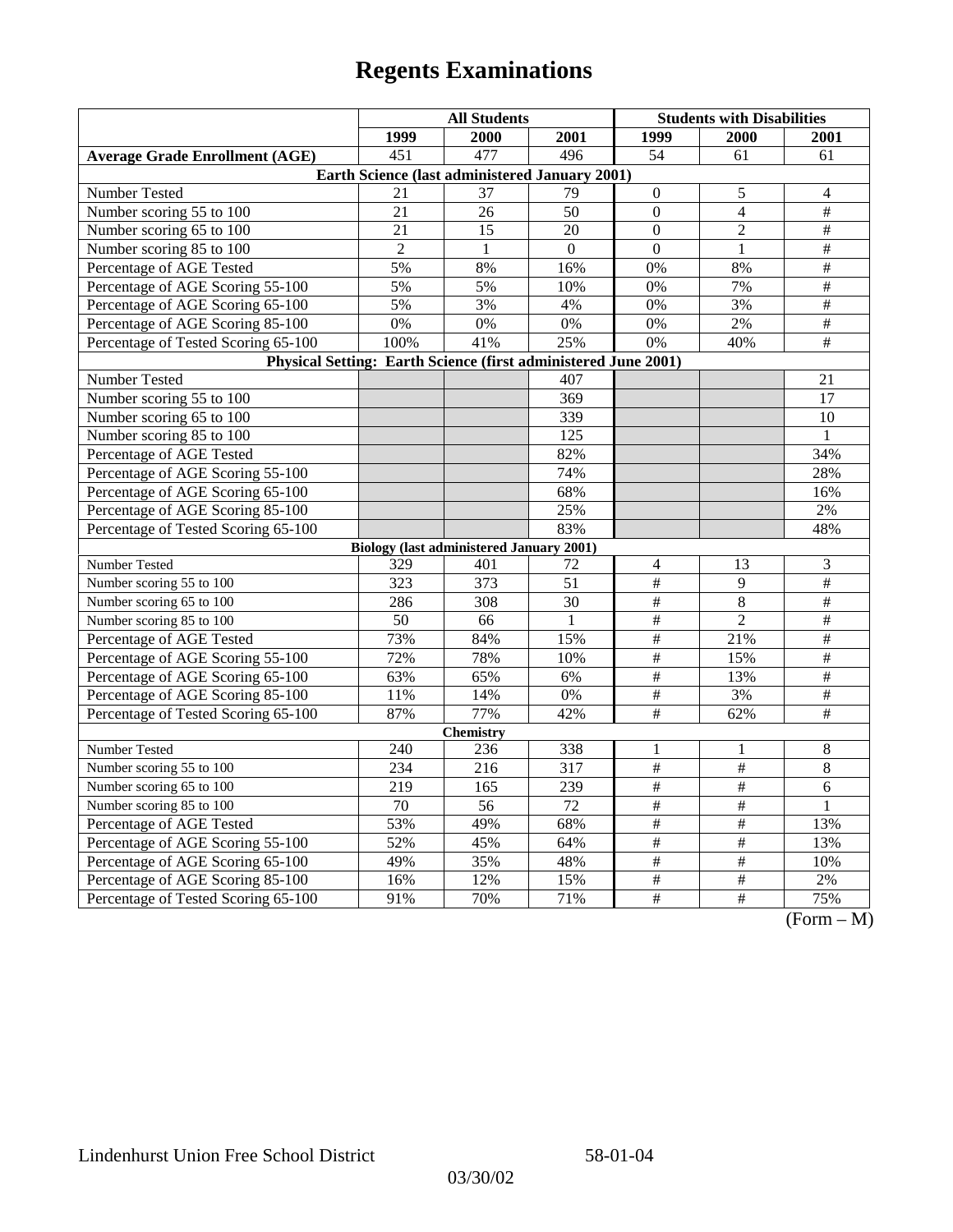|                                                   | <b>All Students</b> |      |      | <b>Students with Disabilities</b> |                |          |  |  |
|---------------------------------------------------|---------------------|------|------|-----------------------------------|----------------|----------|--|--|
|                                                   | 1999                | 2000 | 2001 | 1999                              | 2000           | 2001     |  |  |
| <b>Average Grade Enrollment (AGE)</b>             | 451                 | 477  | 496  | 54                                | 61             | 61       |  |  |
| Living Environment (first administered June 2001) |                     |      |      |                                   |                |          |  |  |
| Number Tested                                     |                     |      | 397  |                                   |                | 6        |  |  |
| Number scoring 55 to 100                          |                     |      | 397  |                                   |                | 6        |  |  |
| Number scoring 65 to 100                          |                     |      | 382  |                                   |                | 5        |  |  |
| Number scoring 85 to 100                          |                     |      | 81   |                                   |                | $\theta$ |  |  |
| Percentage of AGE Tested                          |                     |      | 80%  |                                   |                | 10%      |  |  |
| Percentage of AGE Scoring 55-100                  |                     |      | 80%  |                                   |                | 10%      |  |  |
| Percentage of AGE Scoring 65-100                  |                     |      | 77%  |                                   |                | 8%       |  |  |
| Percentage of AGE Scoring 85-100                  |                     |      | 16%  |                                   |                | 0%       |  |  |
| Percentage of Tested Scoring 65-100               |                     |      | 96%  |                                   |                | 83%      |  |  |
| <b>Physics</b>                                    |                     |      |      |                                   |                |          |  |  |
| Number Tested                                     | 92                  | 88   | 89   | $\Omega$                          | $\overline{0}$ | $\theta$ |  |  |
| Number scoring 55 to 100                          | 87                  | 74   | 80   | $\Omega$                          | $\theta$       | $\theta$ |  |  |
| Number scoring 65 to 100                          | 79                  | 56   | 64   | $\Omega$                          | $\theta$       | $\theta$ |  |  |
| Number scoring 85 to 100                          | 22                  | 12   | 1    | $\Omega$                          | $\Omega$       | $\Omega$ |  |  |
| Percentage of AGE Tested                          | 20%                 | 18%  | 18%  | 0%                                | 0%             | 0%       |  |  |
| Percentage of AGE Scoring 55-100                  | 19%                 | 16%  | 16%  | 0%                                | 0%             | 0%       |  |  |
| Percentage of AGE Scoring 65-100                  | 18%                 | 12%  | 13%  | 0%                                | 0%             | 0%       |  |  |
| Percentage of AGE Scoring 85-100                  | 5%                  | 3%   | 0%   | 0%                                | 0%             | 0%       |  |  |
| Percentage of Tested Scoring 65-100               | 86%                 | 64%  | 72%  | 0%                                | 0%             | 0%       |  |  |

(Form – N)